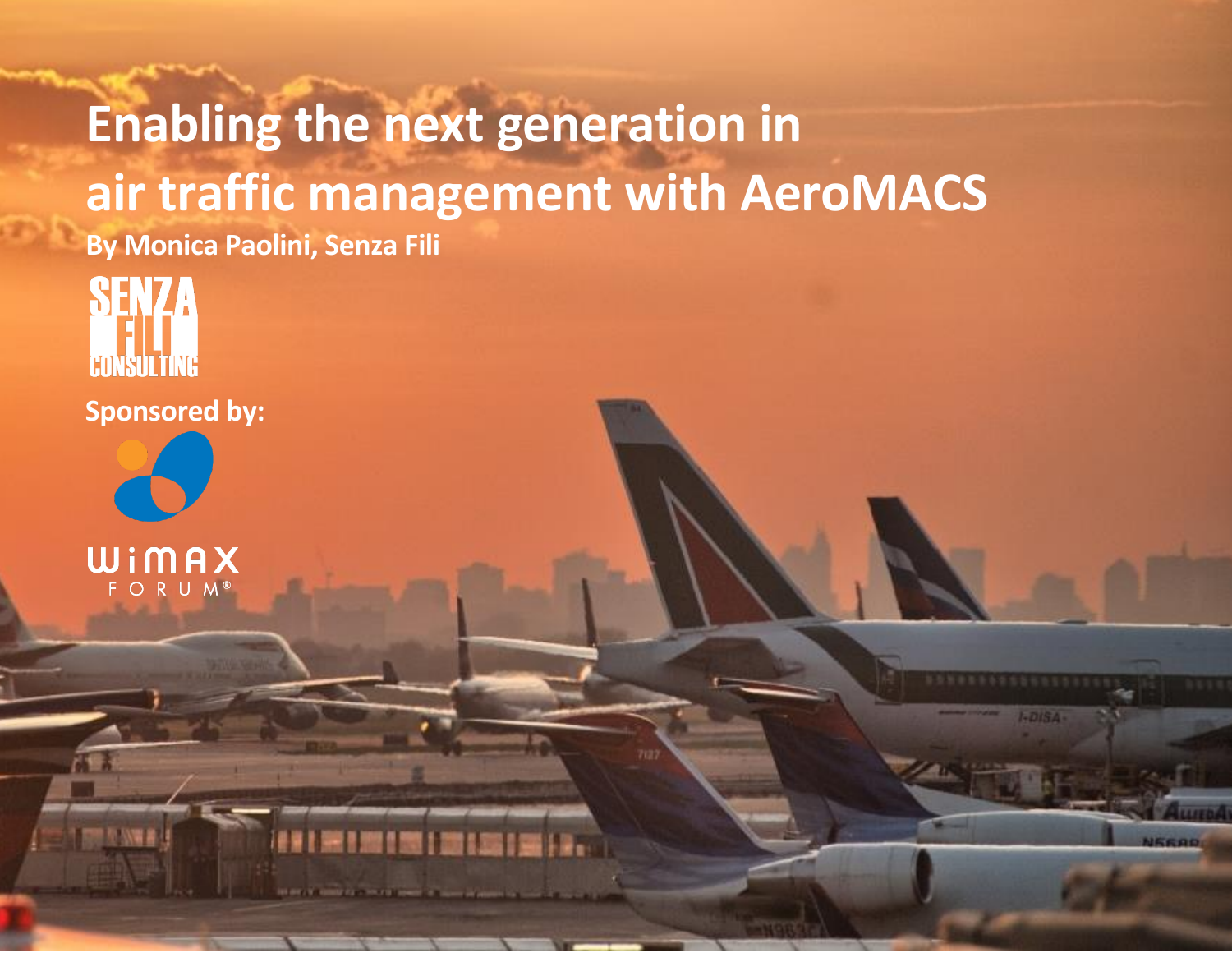### 1.Introduction **AeroMACS, a new technology for fixed and mobile ground communications**

**Advances in telecommunication technologies are ushering in a fundamental shift in air traffic management (ATM), aimed at reducing flight delays, airport congestion and the environmental impact of flying, while increasing air safety and security. These improvements will come from the development of new applications and the evolution of existing ones for the exchange of data between aircraft and the ground and within elements of the ground infrastructure. This is a gradual and yet momentous move toward a better working environment for staff and a better flying experience for passengers. To make it a reality, the communication links between aircraft and ground, and within elements in the ground infrastructure have to retain the robustness, security, and reliability that they have today, but increase their bandwidth and improve their performance and efficiency. Today that evolution in ATM is crucially limited by narrowband links to the aircraft and by expensive wireline ground connectivity.**

**AeroMACS, the Aeronautical Mobile Aircraft Communication System, is a new wireless air interface that provides aircraft and ground infrastructure with the broadband connectivity needed to support a new generation of aircraft and an expanding range of ATM applications. It operates in the Aeronautical Mobile (Route) Service (AM[R]S) band (5091–5150 MHz) for airport ground applications for safety and traffic control worldwide, allocated by the ITU at the World Radiocommunication Conference 2007 (WRC-07). AeroMACS is one of the three core technologies of the Future Communication Infrastructure (FCI) framework, which combines the vision of the FAA's Next Generation Air Transportation System (NextGen) in the US and Europe's Single European Sky ATM Research (SESAR).** 

**AeroMACS benefits extend beyond a higher throughput in ground communications. The technology has multiple advantages over currently used wireless solutions: quality of service (QoS) functionality to optimize traffic management; scalability and interoperability to support global deployments across aircraft types and airports; security and privacy to protect passengers and the airsystem; and a standards-based solution using WiMAX, a technology based on the IEEE 802.16 standard that relies on a competitive vendor ecosystem expected to reduce costs over proprietary solutions.**

**The standardization process is nearing completion and the regulators are finalizing spectrum policy at the country level. AeroMACS trials are under way in multiple European countries, the US, China and Japan. Initial commercial deployments are expected to begin in 2016, with large airports in North America and Western Europe taking the lead. During subsequent years, AeroMACS deployments will spread to additional airports and to new aircraft models that have more demanding data communications requirements. Eventually, the technology will become ubiquitous in airports and aircraft. The pace of adoption will largely depend on how quickly potential AeroMACS stakeholders – aviation authorities, air carriers and airports – can commit the financial and operational resources needed to support the nextgeneration ground ATM applications worldwide.** 

**Thisfirst paper presents an overview of AeroMACS:the technology, the standardization efforts that define it, the applications and business model that it will enable,**  and the ecosystem that will provide the foundation for its success. A follow-on paper will explore the host of supported applications which AeroMACS networks will **enable and how they will benefit its stakeholders.**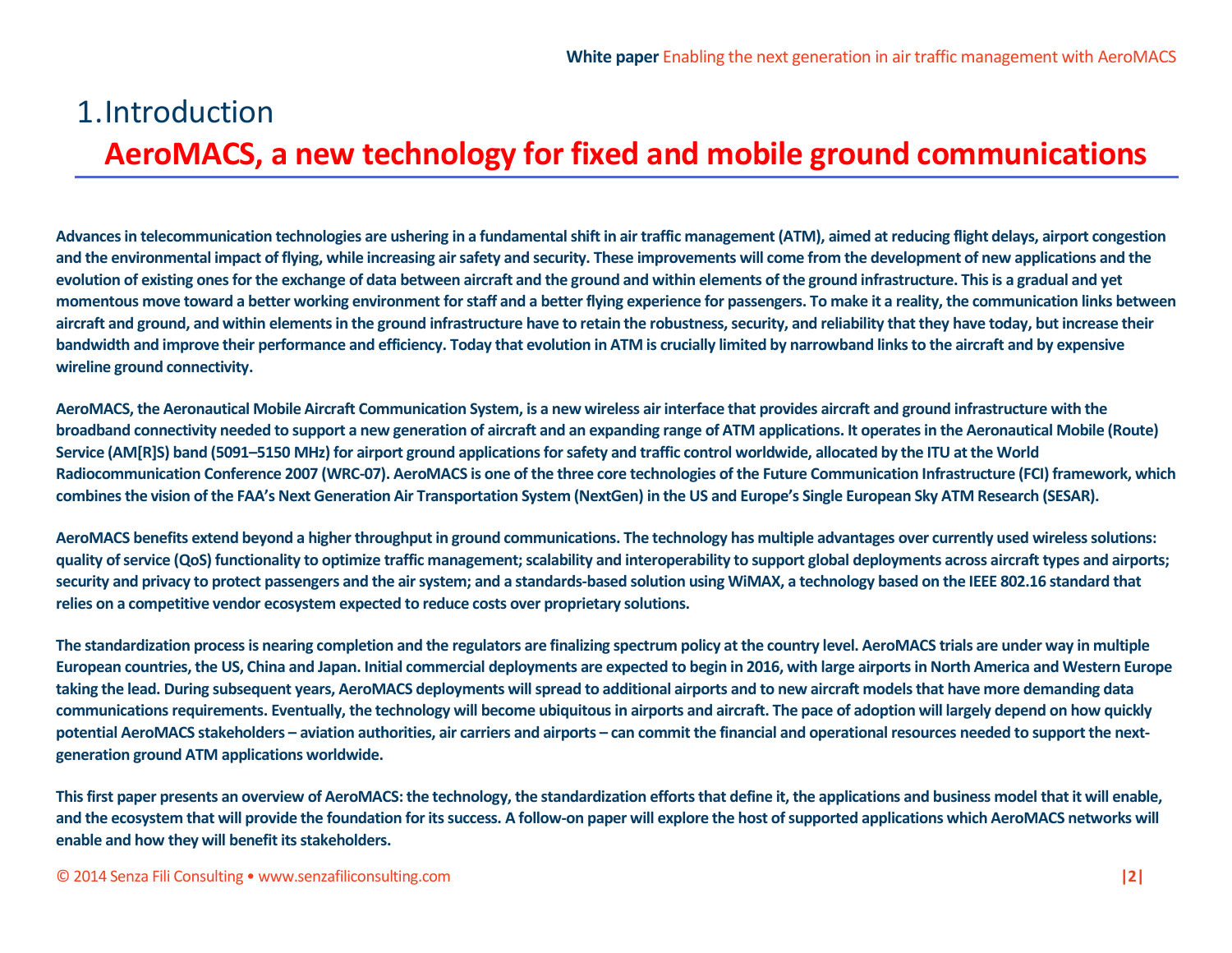# 2.The role of AeroMACS in air traffic management **Sharing the benefits among the aviation stakeholders**

AeroMACS is the technology that the air traffic industry and regulatory agencies have selected to provide broadband wireless communications for the next generation of ATM in the ground domain of the air transport system – that is, within airport infrastructure and in aircraft on the ground. While the aircraft is in the air, communication between the ground and aircraft will continue to rely on existing VHF Digital Link (VDL) and future L-band satellite systems. As the aircraft lands, it will establish a connection to the AeroMACS ground network to exchange data with ground infrastructure and to use ATM applications.

Operating in the 5 GHz band, AeroMACS supports both mobile and fixed connectivity. Mobile links primarily connect aircraft to airport ground

infrastructure, but they could also serve vehicles and staff that operate within the airport area. Where regulation allows, fixed links could connect with surveillance cameras, multilateration equipment, gate and ground operations tracking and control devices, remote transmitter/receivers (including weather sensors), and other services.

Although the AeroMACS technology can support a wide range of applications, the ITU spectrum allocation is specifically for airport-based applications for traffic management, airport operations, safety and regularity of flight. The specific limitations are bound to vary across countries as regulators define local rules on spectrum use.



© 2014 Senza Fili Consulting • www.senzafiliconsulting.com **|3|**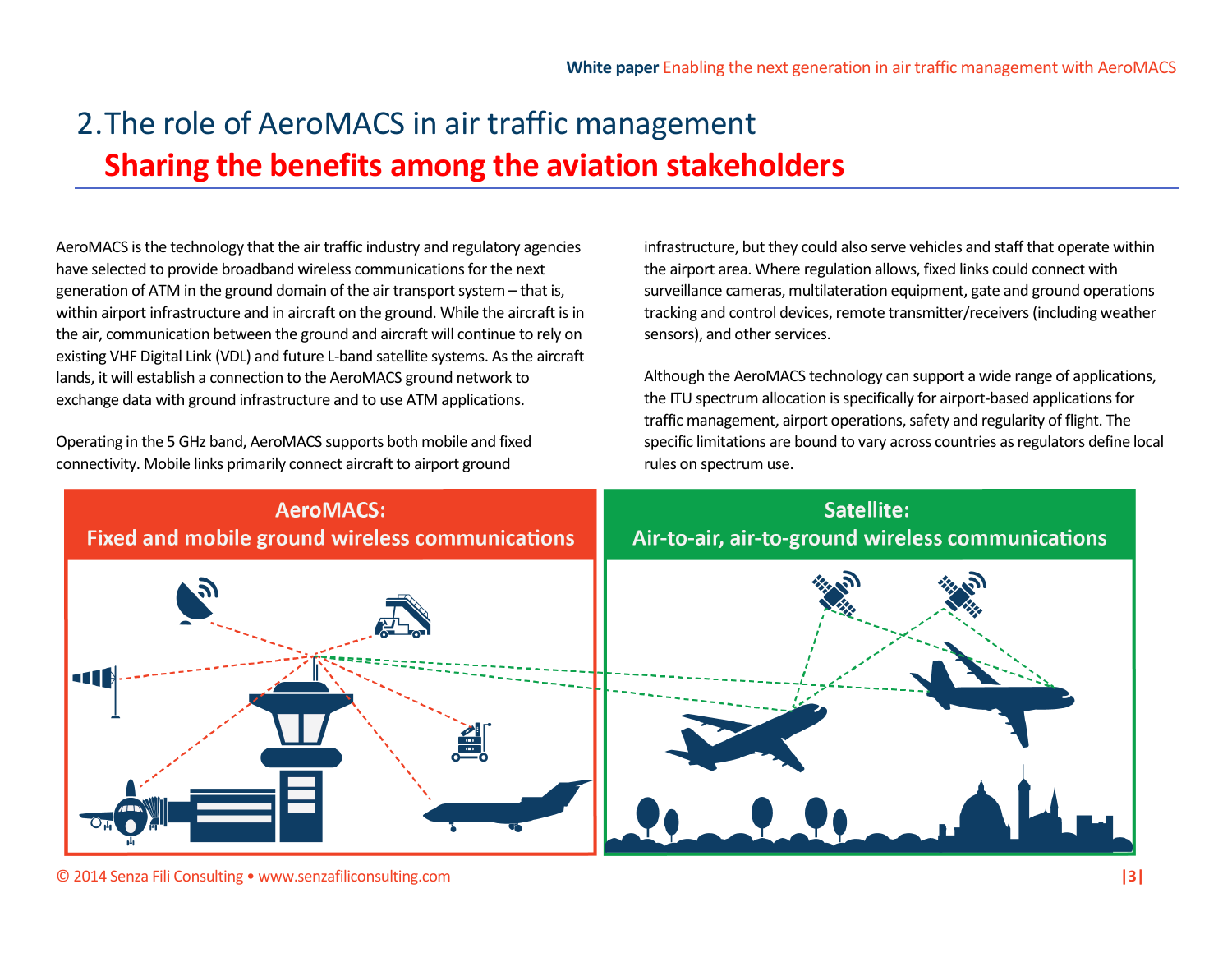#### **White paper** Enabling the next generation in air traffic management with AeroMACS

The AeroMACS ecosystem includes multiple players, whose shared commitment is necessary to ensure the successful use of the technology:

- **Aviation authorities**, to ensure that air traffic, security and safety management complies with regulations.
- **Airports**, to support airport operations and applications mandated by the regulators.
- **Air carriers**, to support air traffic, security and safety applications on aircraft, and carrier-specific applications.
- **Network operators**, to operate AeroMACS networks in airports. Aviation authorities, airports, airlines, telecom service providers or other entities may act as network operators.
- **Equipment vendors and service providers**, to provide the equipment for network infrastructure, fixed terminals and aircraft; network planning solutions; applications and management tools to operate AeroMACS networks.

# 3.Why AeroMACS? **Bringing reliable, secure broadband connectivity to ATM**

AeroMACS adoption in the aviation community reflects a compelling need to establish a new framework for ATM, matched by the good fit that AeroMACS provides in meeting next-generation requirements.

The existing ATM ground communications infrastructure has severe performance, scalability and capacity limitations that upgrades to the current system can no longer address. It relies on a combination of narrowband spectrum allocations and wireless technologies, with bandwidth limitations that force ATM to use switched voice and paper-based communications, instead of more efficient data applications. Carriers, airports and aviation authorities are not able to benefit from precious data for traffic management or analytics that they can collect, but find it difficult to use or share.

| <b>Vendor support for AeroMACS</b> |                         |                |  |  |  |
|------------------------------------|-------------------------|----------------|--|--|--|
| <b>Cisco</b>                       | Honeywell               | <b>Siemens</b> |  |  |  |
| <b>Exelis</b>                      | Indra                   | <b>Telrad</b>  |  |  |  |
| <b>Gemtek</b>                      | <b>ITT</b>              | <b>Thales</b>  |  |  |  |
| <b>General Electric</b>            | <b>Rockwell Collins</b> | <b>Selex</b>   |  |  |  |
| <b>Harris</b>                      | <b>Saab Sensis</b>      |                |  |  |  |
| <b>Hitachi</b>                     | <b>Sequans</b>          |                |  |  |  |
|                                    |                         |                |  |  |  |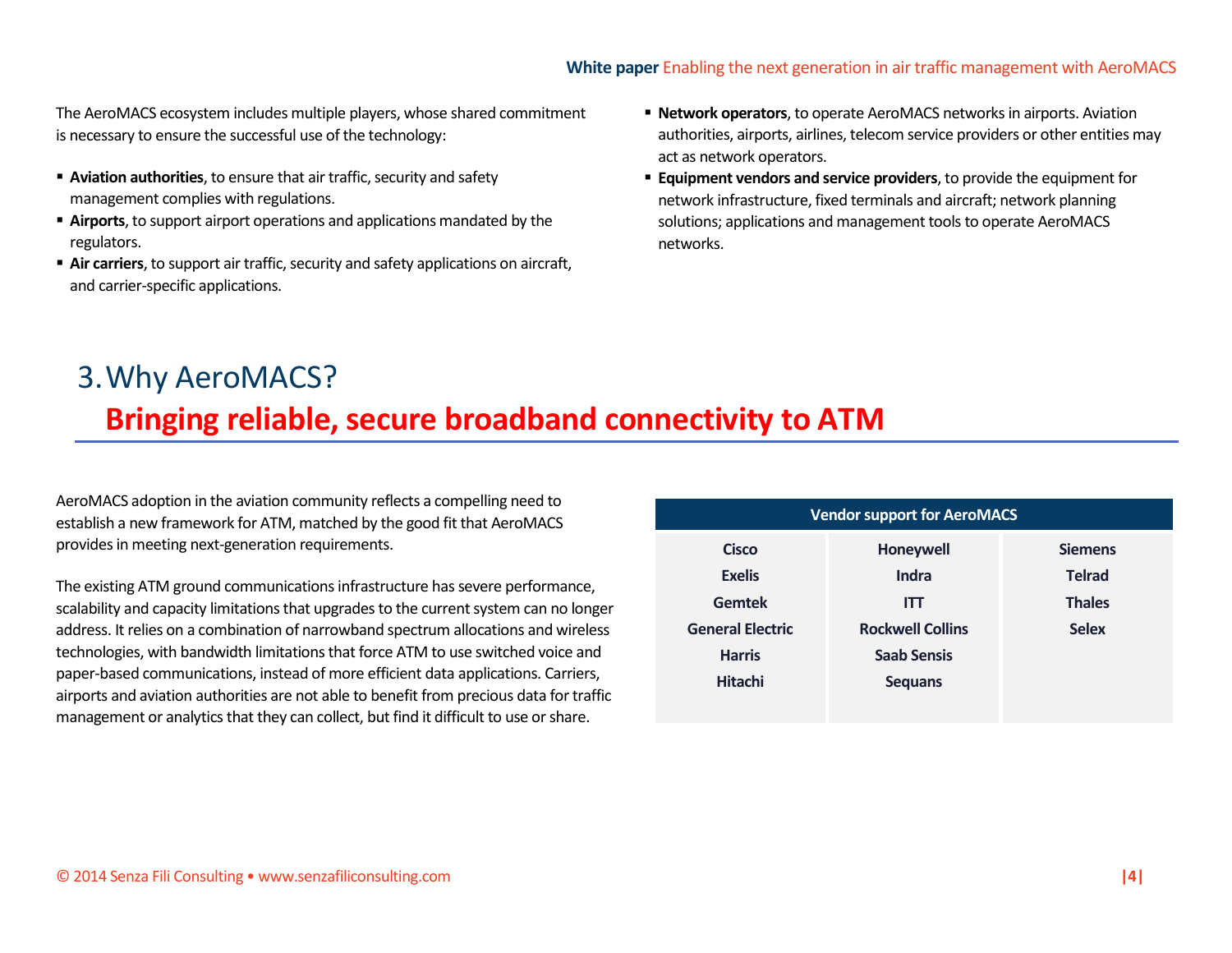With the introduction of new aircraft models, equipment vendors and airlines have started to develop advanced applications that use the more accurate and detailed information that becomes available. The communications requirements escalate, but the new applications open the opportunity to improve ATM, relieve traffic congestion, reduce delays, minimize the environmental impact of flying, and contain costs.

To reap these benefits, the aviation industry has to move beyond legacy systemsthat have shown remarkable longevity and reliability. Transitioning to a new system requires difficult financial and operational decisions. Initially the new technology will have to coexist with the existing ATM systems, and all the stakeholders have to commit and contribute to creating an efficient, end-to-end ATM framework.

AeroMACS has many features that will facilitate this transition. It is based on WiMAX, a technology that has been widely deployed commercially, both in public networks to provide fixed and mobile broadband connectivity, and in vertical markets – notably in the utilities, oil and gas, and transportation sectors. WiMAX combines state-of-the-art performance and advanced functionality, such as QoS, with the reliability and maturity that are crucial requirements in the aviation environment.

AeroMACS inherits WiMAX's proven performance levels, and a well-developed vendor and service provider ecosystem. Many of these companies are actively developing interoperable equipment and solutions specifically geared to aircraft-toground and ground-to-ground ATM applications, and for use in the AM(R)S band.

For an aviation industry long accustomed to unyielding and often expensive proprietary solutions, AeroMACS has been greeted with tremendous anticipation for a more flexible and cost-effective adoption. Airlines will be able to select aircraft equipment from multiple vendors that will work at any airport with an AeroMACS network. Similarly, airports will be able to support a wide range of devices to connect to the network for ground applications that may have embedded AeroMACS modules and that are likely to be provided by an equipment vendor different from the one supplying the network infrastructure (i.e., base station transceivers).

#### **AeroMACS benefits to the aviation industry**

**Standard-based solution**: WiMAX Forum profile based on IEEE 802.16-2009.

**Global spectrum allocation**: AM(R)S band (5091–5150 MHz), with 5 MHz channels, OFDMA modulation (QPSK, QAM16, QAM64), TDD.

**Dedicated spectrum band**: Spectrum allocations reserved to aviation applications eliminates interference from co-located networks and contention with other devices, which affects heavily used Wi-Fi and cellular networks that are shared with other users.

**Broadband IP-based wireless connectivity**: 2–10 Mbps average downlink data rates, up to 5 km range, supporting data, voice and video applications.

**Efficient use of network and spectrum resources**: QoS enables networks to prioritize traffic flows, manage mission-critical traffic, and promote coexistence of multiple applications and traffic flows with different requirements and priority levels.

**Cost-effectiveness and quick installation**: Low cost to install and maintain compared to wireless technologies that require line of sight (LOS), and to wireline links that require expensive and time-consuming trenching.

**Security and privacy**: AAA (PKMv2, EAP), encryption, digital certificates (ITU.T X.509, AES), and VPN supported.

**Interoperability and equipment certification:** AeroMACS profile (EUROCAE, RTCA, WiMAX Forum); CRSL (WiMAX Forum); SARPs\* (ICAO); FFF standards\* (AEEC); MASPS\* (EUROCAEMOPS (RTCA, EUROCAE); PICS; Technical Manual\* (ICAO).

\* = Ongoing

**Market competition:** WiMAX ecosystem with multiple vendors ensures vendor support, interoperability, and cost savings.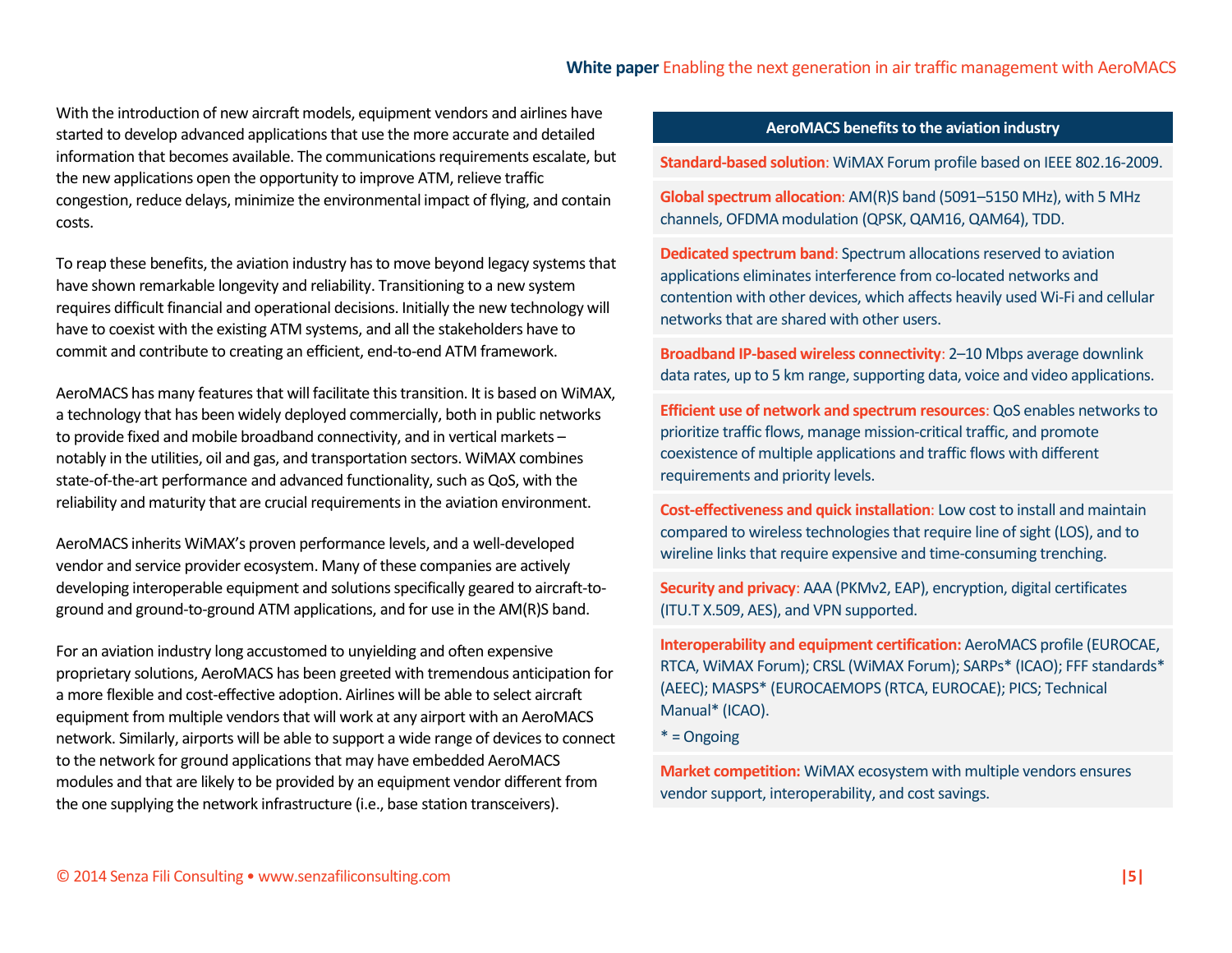#### **The WiMAX Forum support for AeroMACS**

- **•** Define the network and air-interface requirements for WiMAX and, more specifically, for AeroMACS, by developing system profiles.
- Develop and manage a certification program to ensure equipment conformity to AeroMACS requirements and interoperability across certified equipment solutions.
- Collaborate with the aviation industry to finalize standardization processes, through partnerships with the FAA, EUROCAE, EUROCONTROL, ICAO and RTCA.
- Encourage country regulators to allocate spectrum for the AM(R)S band in their markets according to the ITU recommendations.
- Support WiMAX and AeroMACS technology to speed up adoption and expand the ecosystem.

# 4.Drivers to adoption **A transition to richer, more effective applications**

The limited data capacity of current ground communications networks places a severe and undue burden on applications and their functionality in the aviation industry. Existing networks support the basic functionality necessary to manage air traffic, but a shift to a broadband communications platform, such as that supported by AeroMACS, enables the aviation industry to increase the richness, scope and effectiveness of current applications, and to launch new ones. The figure in the next page shows examples of potential applications that require AeroMACS or will benefit from it.

Within the ground domain, AeroMACS makes it possible to connect to a larger number of fixed infrastructure elements (e.g., sensors, weather stations, and radars), and mobile assets (e.g., service and emergency vehicles) and to collect and continuously update more detailed information. For instance, an AeroMACS network can use QoS to give priority to mission-critical and real-time applications (e.g., aircraft ground navigation, or emergency calls).

The advantages of AeroMACS in ground-to-aircraft communications are bound to be even greater, because wireline communications are not a viable alternative and the current wireless networks have extremely limited bandwidth. Broadband wireless connectivity is necessary to support new or expanded applications – for example, to accurately guide aircraft moving on the ground, transmit detailed real-time data, and give pilots up-to-date information on their flight, maps or weather forecasts. A broadband connection capable to track the position of aircraft, mobile devices and fixed devices on the ground and transmit detailed real-time data increases the reliability and speed of surface communications, so that applications can be automated, freeing limited and expensive human resources.

Increased capacity and higher bandwidth will promote the introduction of new services too. For instance, health emergency services in aircraft today have to rely on voice or narrowband data. Video connectivity enables remote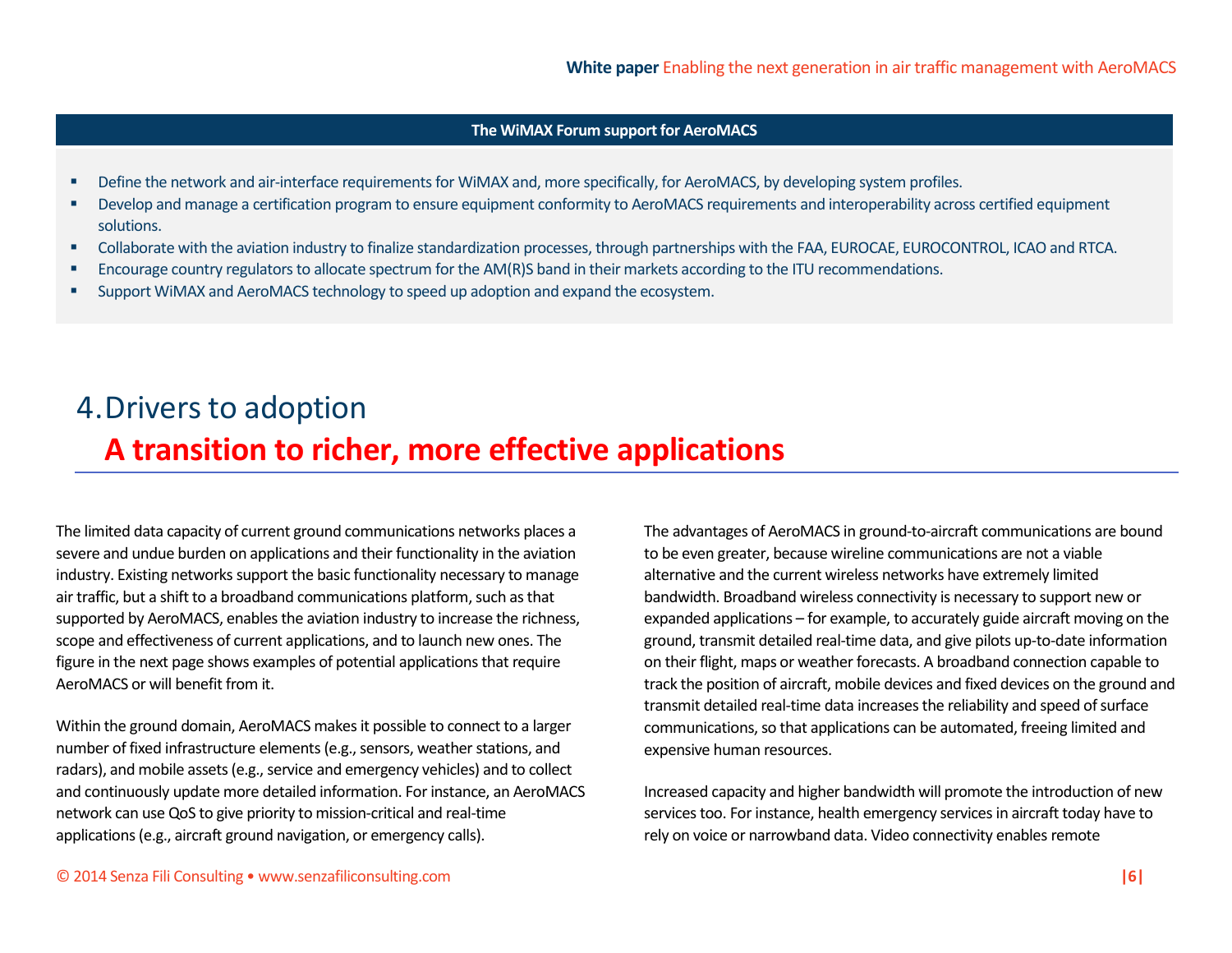preliminary assessment of health emergencies to determine the appropriate response of medically skilled personnel, as well as initial, time-critical actions the crew can perform. Similarly, remote mechanical diagnostics allows airlines to

uncover problems before the aircraft reaches the gate and ensure the needed resources are available.

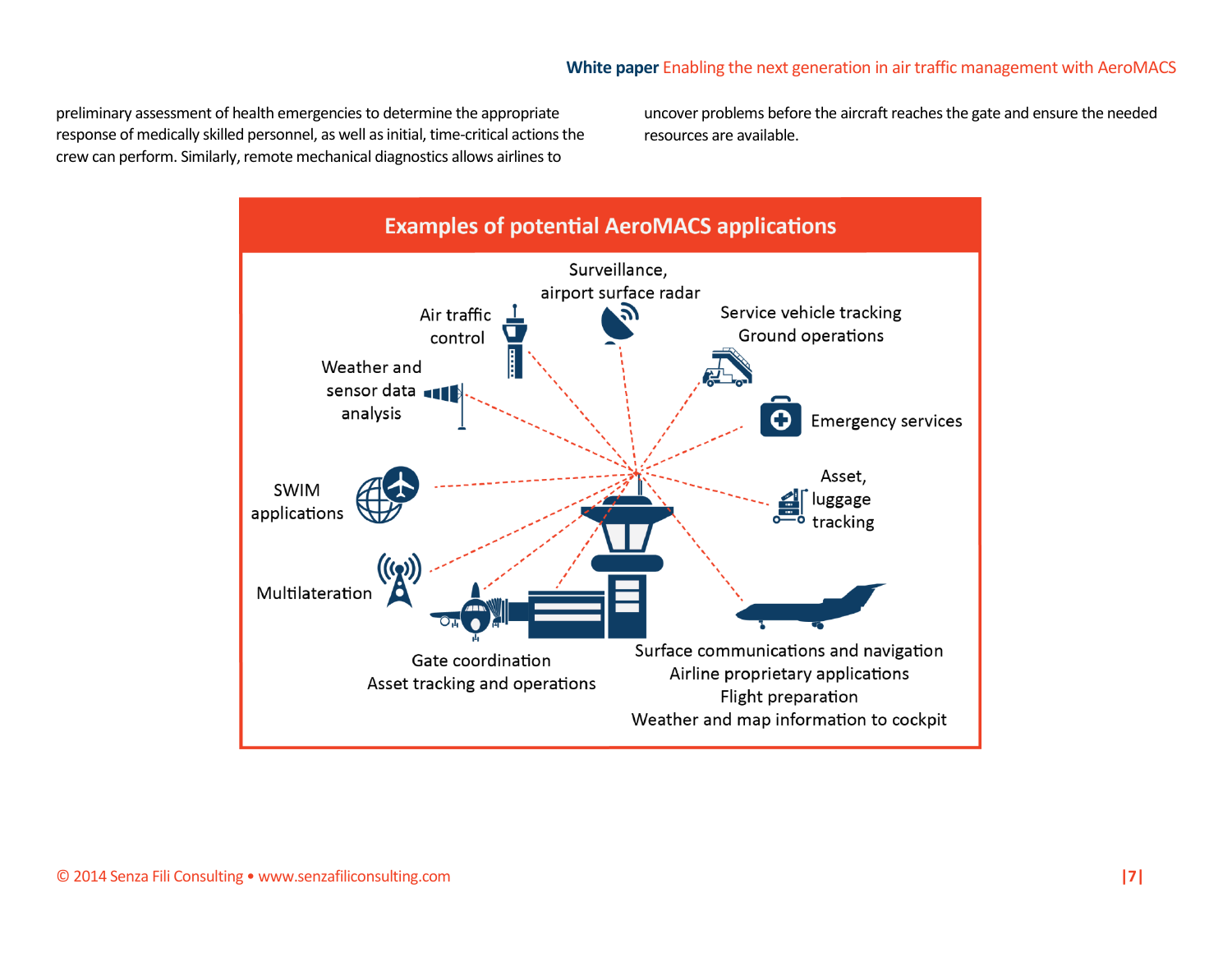## 5.Emerging business models **Sharing costs among stakeholders makes next-gen ATM cost-effective**

Deploying new technologies is often expensive, especially because the legacy ones are still operative during the transition. In the aviation industry, where aircraft and other infrastructure elements have a long life span, that transition phase is long.

Stakeholders recognize the financial and operational advantages of AeroMACS and of the platforms, such as NextGen and SESAR, that it enables. But the question they raise most frequently is whether the overall aviation industry can afford AeroMACS deployments.

AeroMACS and the new ATM platforms will be successful only if all stakeholders, worldwide, embrace them. Even if every airport had an AeroMACS network installed, the system would be of limited value if airlines did not install AeroMACS equipment on their aircraft. Similarly, if AeroMACS equipment were to become ubiquitous aboard aircraft, it would be of little value if only a small fraction of airports supported it.

A mutual dependency of this type could trigger a wait-and-see attitude, with each stakeholder waiting for the others to implement AeroMACS first. However, the foundation for global adoption has already been set by the harmonized spectrum allocation and standardization process, along with vendors' commitment to interoperability.

Not surprisingly, aviation authorities are leading the way in most countries. They see AeroMACS as a pivotal tool in the evolution toward improved safety in air transportation. As a result, we expect airport-based AeroMACS infrastructure (i.e., network and devices) to become established first in airports and then gradually in the aircraft. Because of the high cost and complexity of adding new

equipment in the aircraft, this is a sensible transition path to keep costs under control.

At the same time, the airlines' commitment is necessary to ensure that strong business models that benefit all stakeholders emerge. The success of AeroMACS as an enabler of ATM depends on network effects – i.e., on adoption on both ground and aircraft. The financial viability of AeroMACS is similarly predicated on finding a good framework to share the cost of building and operating the infrastructure, and to allocate network resources.

Different models are likely to work in different regions, due to differing regulatory regimens and ecosystem value chains. For instance, in some countries airport authorities have a major role in managing air traffic, while in others the aviation authorities have a more active role. Airlines may have an active interest in controlling and owning the AeroMACS infrastructure, but only in airports where they have a strong presence.

The table below summarizes the key issues of the ongoing assessment of the business case. Spectrum allocations allow multiple AeroMACS networks to coexist in the same airport, and many airports are likely to host multiple AeroMACS networks, as this approach provides a competitive environment for price and performance of AeroMACS services and access flexibility.

In addition to competition, establishing a framework that facilitates and encourages resource sharing is another prerequisite to the success of AeroMACS. Aviation authorities, airports, airlines, and companies providing services to them are bound to find ways to share the AeroMACS airport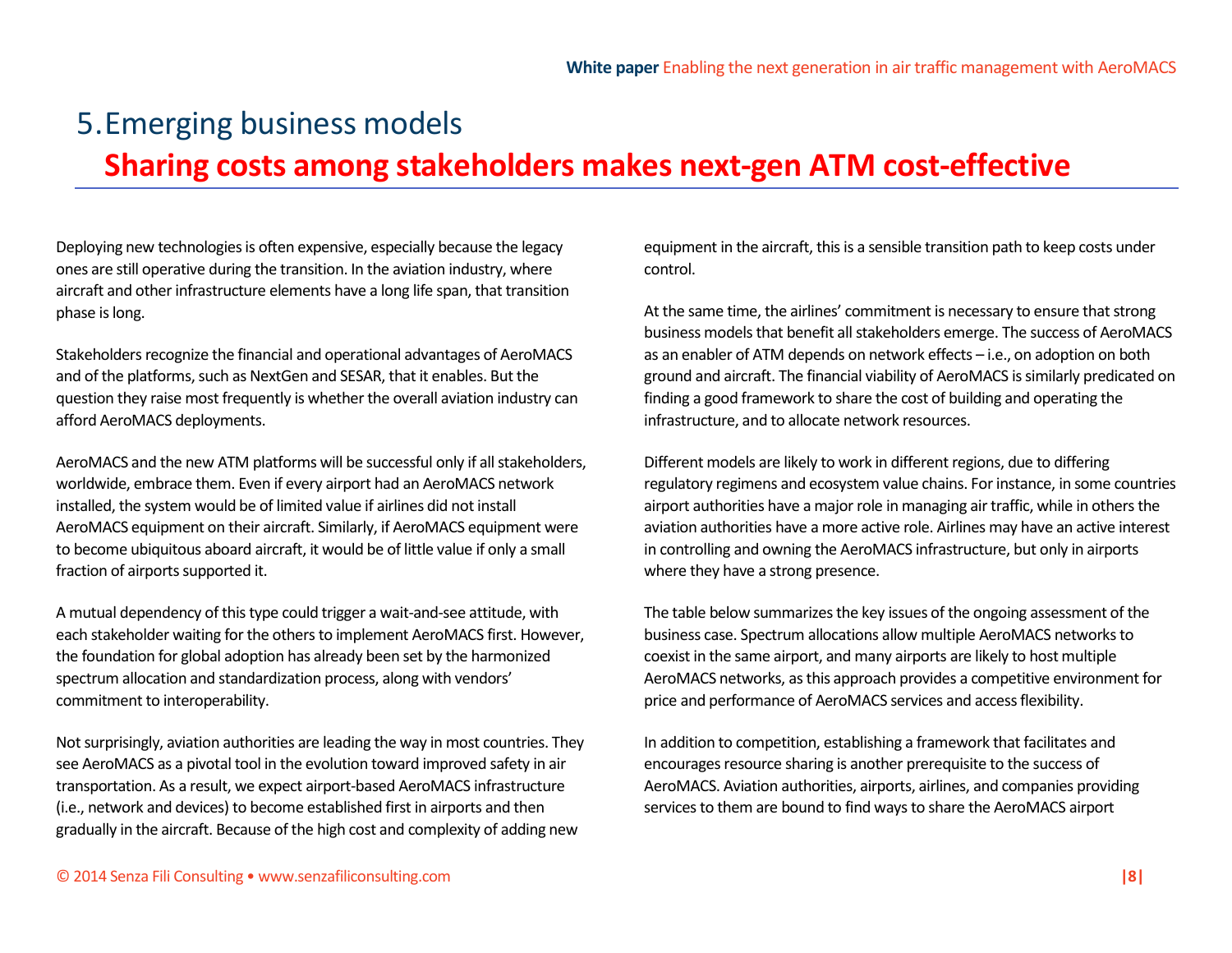#### **White paper** Enabling the next generation in air traffic management with AeroMACS

infrastructure, as it would be prohibitively expensive – and ultimately inefficient – for each shareholder (e.g., each airline) to build its own network.

The ownership of airport AeroMACS networksis a major topic of discussion. Aviation authorities may have an interest in controlling the AeroMACS infrastructure, but may not have the necessary funding or may want to exercise a less hands-on role. As a result, they may delegate their role to airport authorities or independent contractors, which could be telecommunications operators or other service providers.

Similarly, airport authorities may see ownership and control of the AeroMACS infrastructure as crucial to fulfilling their role in ATM, but prefer not to be directly involved with the ownership or day-to-day operations of the network.

At the same time, airlines may be unwilling to rely on a network they see as the monopoly of the airport authority, or that is controlled by one of their competitors. In these environments, multiple networks or ownership from a neutral third party may be instrumental in gaining a strong commitment from all the stakeholders. In some locations, an air carrier may want to build its own network in a hub airport, but elsewhere lease network access from an AeroMACS operator.

As AeroMACS moves from the current trial phase to full deployments, multiple business models are currently being evaluated. Because all stakeholders have an essential role in making AeroMACS a success, business models that provide equitable access to all players will prevail.

| <b>AeroMACS network operators</b>                                                                                                                                                  | <b>AeroMACS tenants</b>                                                                                                                                                                                               |  |
|------------------------------------------------------------------------------------------------------------------------------------------------------------------------------------|-----------------------------------------------------------------------------------------------------------------------------------------------------------------------------------------------------------------------|--|
| Single operator to keep costs down<br>and optimize network utilization; or<br>multiple operators to provide<br>competition and flexibility.                                        | <b>Multiple tenants</b> to share costs and to<br>enable all stakeholders to benefit from<br>network.                                                                                                                  |  |
| Operate, deploy and possibly own<br>the network. May or may not be a<br>tenant.                                                                                                    | Run applications that may be<br>proprietary or shared with other<br>stakeholders.                                                                                                                                     |  |
| <b>Possible entities:</b><br>Aviation authorities<br>Airport authorities<br>$\overline{\phantom{a}}$<br>Airlines<br>Telecommunication<br>operators, other service<br>providers     | <b>Target tenants:</b><br>Aviation authorities<br>$\overline{\phantom{a}}$<br>Airport authorities<br>$\overline{\phantom{0}}$<br>Airlines<br>$\overline{a}$<br>Aviation service providers<br>$\overline{\phantom{0}}$ |  |
| <b>Business case:</b> upfront investment<br>in network and ongoing operating<br>expenses; revenues from AeroMACS<br>tenant and/or have control of<br>network for own applications. | <b>Business case:</b> access to network<br>without an initial financial and<br>operational investment, treating<br>AeroMACS access as an ongoing opex<br>item.                                                        |  |

#### **Operator or tenant?**

- Regulation may require or exclude some entities to operate AeroMACS networks.
- Assessment by airports and airlines of the financial and operational advantages of owning, building and controlling the infrastructure.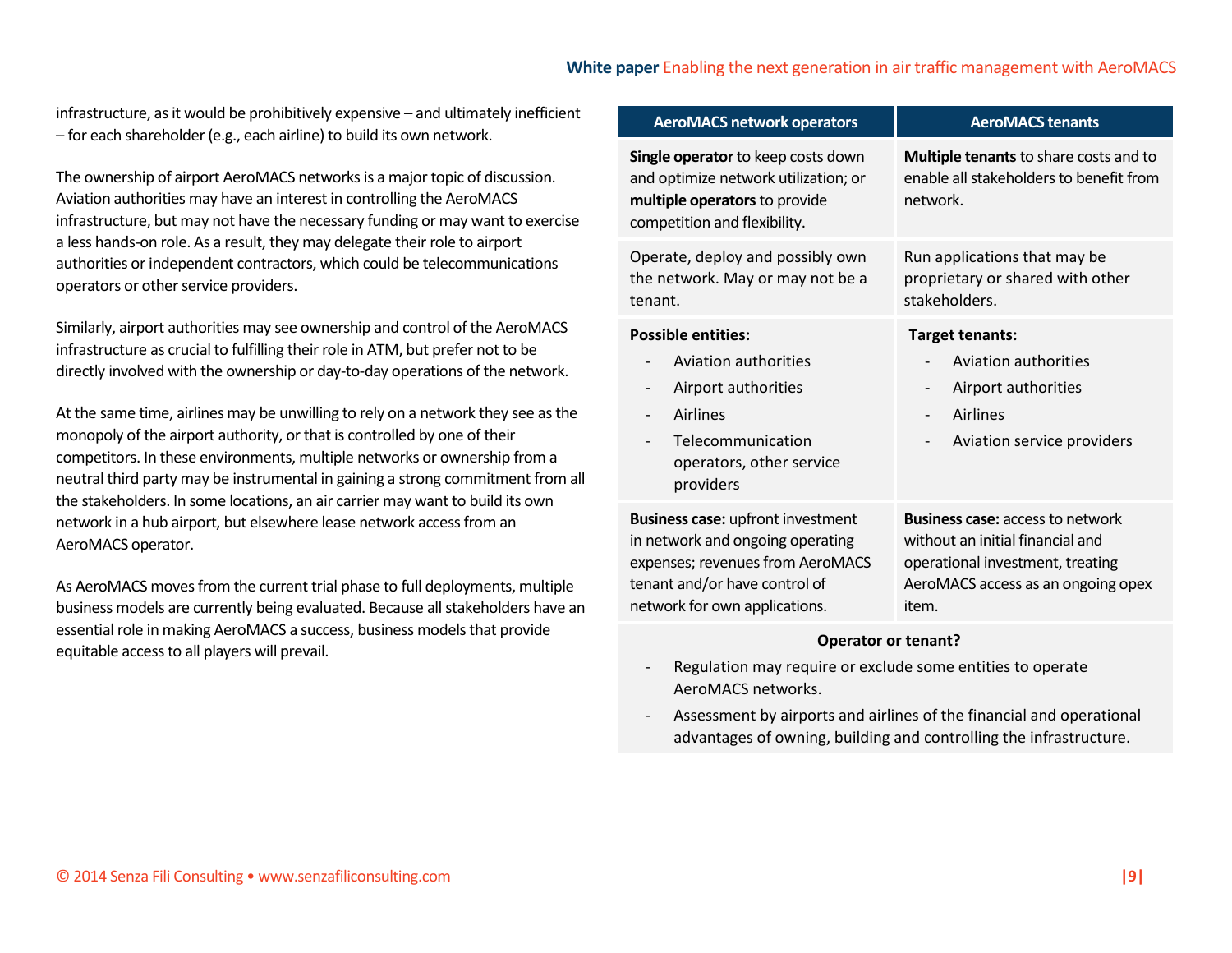### 6.From trials to deployments **The AeroMACS timeline**

AeroMACS is getting ready for commercial deployments. The core standardization work and spectrum allocation have been completed, with an industry-wide agreement that WiMAX-based AeroMACS will be the technology enabling the future ATM framework. We are now in the middle of a busy trial phase, driven by aviation agencies, and conducted in collaboration with equipment vendors, service providers, airports and airlines. Trials such as those

conducted in France at the Toulouse airport, in the US at the Cleveland Hokins International Airport, and in the Sendai test bed in Japan have confirmed the potential of AeroMACS. Vendors and aviation authorities expect to see early deployments by 2016, mostly in large airports in the US and Europe. The table below summarizes the stages of AeroMACS development, from the initial spectrum allocation at WRC-07 to the expected full deployment around 2022.

| <b>Initial standardization: From 2007</b>                                                                                                                                                                                                                                                                                                              | <b>Trials: 2008-2012</b>                                                                                                                                                                                                                                                                                                                                                                                                                                                                                                                                                                      | <b>Initial deployments: 2013-2016</b>                                                                                                                                                                                                                                                                                                                                                                                                                                                                                                                                                                                                | Full deployment: 2022 and beyond                                                                                                                                                                                                                                                                                                                                                                                                                                                                                         |
|--------------------------------------------------------------------------------------------------------------------------------------------------------------------------------------------------------------------------------------------------------------------------------------------------------------------------------------------------------|-----------------------------------------------------------------------------------------------------------------------------------------------------------------------------------------------------------------------------------------------------------------------------------------------------------------------------------------------------------------------------------------------------------------------------------------------------------------------------------------------------------------------------------------------------------------------------------------------|--------------------------------------------------------------------------------------------------------------------------------------------------------------------------------------------------------------------------------------------------------------------------------------------------------------------------------------------------------------------------------------------------------------------------------------------------------------------------------------------------------------------------------------------------------------------------------------------------------------------------------------|--------------------------------------------------------------------------------------------------------------------------------------------------------------------------------------------------------------------------------------------------------------------------------------------------------------------------------------------------------------------------------------------------------------------------------------------------------------------------------------------------------------------------|
| WRC-07 spectrum allocation in the<br>AM(R)S band worldwide.<br>Selection of WiMAX, based on the IEEE<br>802.16-2009 standard, as the air<br>interface and network technology for<br>AeroMACS.<br>Definition of requirements and<br>technology assessment, resulting in<br>further standards definitions (e.g.,<br>AeroMACS profile, MOPS, PICS, CRSL). | Definition of country-based regulation<br>(channelization, supported applications<br>and allowed services, entities granted<br>access to spectrum).<br>Further standardization activity on<br>SARPs; Form Fit and Function (FFF);<br>MASPS; and Technical Manual.<br>Definition of the certification process<br>by national multi-national agencies.<br>Trials at airports in Europe, US, China<br>and Japan to test performance and<br>propagation, assess impact of<br>interference, and test applications.<br>Initial assessment of business models<br>and cost-effectiveness of AeroMACS. | Commercial equipment available from<br>multiple vendors, for both ground<br>infrastructure and aircraft installation.<br>Deployments to start mostly in large<br>airports in the US and Europe. In the<br>US, the initial focus is on ground-to-<br>ground applications ahead of system-<br>wide airline adoption.<br>Development and launch of<br>applications and services within the<br>Next Gen and SESAR frameworks that<br>leverage the improved connectivity<br>enabled by AeroMACS.<br>Trials and initial deployments by<br>airlines, starting with new aircraft<br>models with more demanding<br>connectivity requirements. | AeroMACS availability to spread to:<br>More airports, including<br>medium and small ones.<br>More countries hosting<br>AeroMACS in their airports.<br>More airlines installing<br>AeroMACS on their aircraft.<br>The increased availability of<br>AeroMACS will create the<br>economies of scale to reduce<br>network and aircraft equipment<br>and installation costs.<br>More advanced applications to<br>deliver improved performance and<br>robustness, leading to next-<br>generation ATM levels of<br>performance. |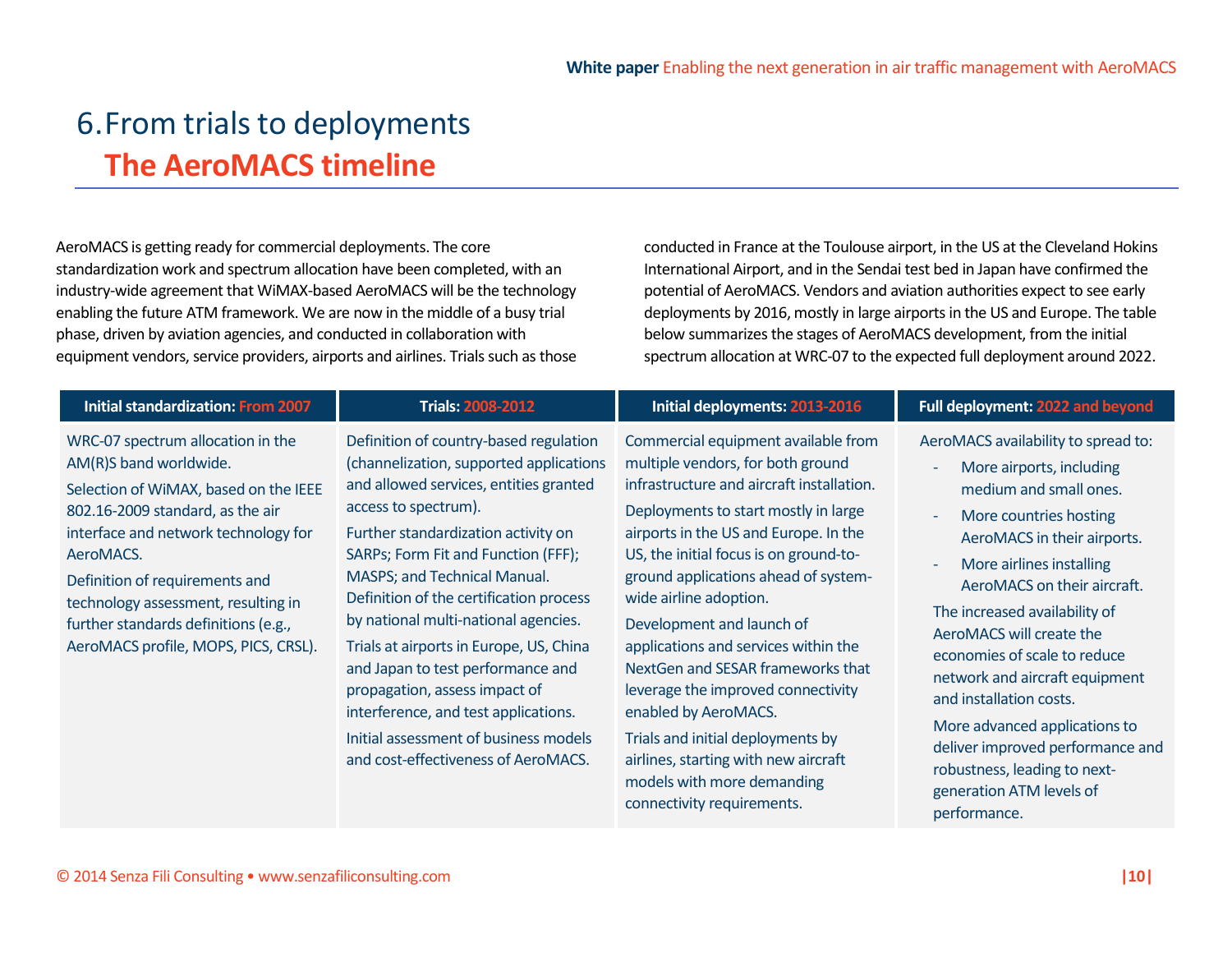# 7.Implications **Synergy among aviation stakeholders to drive global adoption of AeroMACS**

**AeroMACS is a key enabler for the new ATM platform. It provides the innovation, scalability and advanced functionality the aviation industry needs to address rising congestion, improve the flying experience and reduce the environmental impact of air traffic, while enhancing profitability. Although existing ATM infrastructure has long played a central role in ensuring air traffic safety and efficiency, upgrades to the old technology are no longer enough to address its limitations; the aviation industry has to adopt new technologies. The industry-wide endorsement of AeroMACS as the next-gen technology for ground communications – fixed for connectivity within the airports, and mobile to connect aircraft to the airport infrastructure after landing -- demonstrates the awareness that change is necessary, as well as the commitment to move forward with the transition.**

**After the initial standardization and spectrum harmonization efforts, we have entered a second phase. Aviation stakeholders are finalizing AeroMACS features and requirements, vendors are demonstrating interoperability, and trials are assessing the performance of the technology. These efforts are crucial, because the intended stakeholders – aviation agencies, airports and airlines – have voiced a clear preference for the adoption of a standards-based technology that is available globally from multiple vendors and that provides the flexibility and market competition that is common in commercial-off-the-shelf (COTS) equipment, but not yet common in the aviation industry. Wide rollouts will require a few years, as all stakeholders will have to play their individual rolesin building the end-to-end AeroMACS infrastructure.**

**This carefully planned approach is necessary to ensure a smooth and safe transition to new applications and services that take advantage of new technologies and richer data. On the ground, AeroMACS will drive a shift from voice, paper, and narrowband communications to data. New applications will be able to leverage more granular information about traffic, weather, assets and operations. AeroMACS is capable of higher data rates, increased reliability and greater security of the links; it also makes available tools such as QoS to prioritize and manage traffic. With these advantages, AeroMACS will not only enable an efficient use of the spectrum assets available, it will also sustain an environment in which applications can coexist within the same network, and in which stakeholders will be able to share the costs and benefits of the new ATM platform.**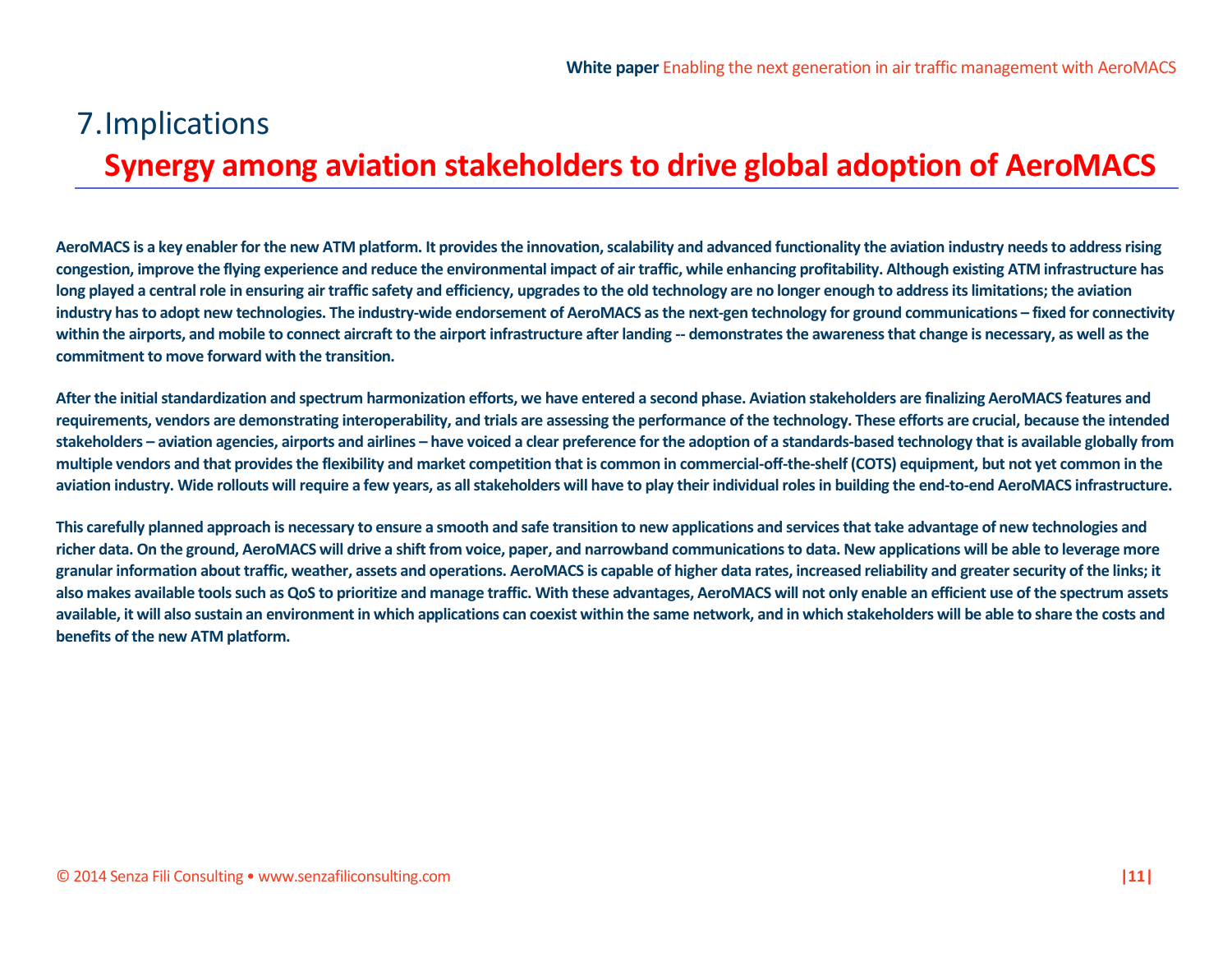### References

Convergex, *AeroMACS Market Review*, 2013. FAA, *NextGen Implementation Plan*, 2013. James M. Budinger, *Aeronautical Mobile Airport Communications System (AeroMACS)*, 2013. Max Ehammer et al, *AeroMACS – an airport communications system*, IEEE, 2011. SESAR, *Today's partners for tomorrow's aviation* [no date]. SESAR, *The future of flying* [no date]. WiMAX Forum, *WiMAX Aviation 2014*[, presentations at meeting in Brussels, 2014.](http://www.wimaxforum.org/files/WiMAX_Forum_Events_2014/WiMAX_Aviation_2014_Brussels_Presentations.pdf)

### **Glossary**

| AAA                | Authentication, authorization, and accounting          | <b>MASPS</b>      | Minimum Aviation System Performance Standards            |
|--------------------|--------------------------------------------------------|-------------------|----------------------------------------------------------|
| AEEC               | Airlines Electronic Engineering Committee              | <b>MOPS</b>       | Minimum operational performance standards                |
| AeroMACS           | Aeronautical Mobile Aircraft Communication System      | <b>NextGen</b>    | Next Generation Air Transportation System                |
| <b>AES</b>         | Advanced encryption system                             | <b>OFDMA</b>      | Orthogonal frequency division multiple access            |
| <b>AMRS</b>        | Aeronautical Mobile (Route) Service                    | <b>PICS</b>       | Protocol Implementation Conformance Statement            |
| ATC                | Air traffic control                                    | PKM <sub>v2</sub> | Privacy and Key Management Protocol Version 2            |
| <b>ATM</b>         | Air traffic management                                 | QAM               | Quadrature amplitude modulation                          |
| <b>CRSL</b>        | Certification Requirements Status List                 | QoS               | Quality of service                                       |
| EAP                | <b>Extensible Authentication Protocol</b>              | <b>QPSK</b>       | Quadrature phase-shift keying                            |
| <b>EUROCAE</b>     | European Organisation for Civil Aviation Equipment     | <b>RTCA</b>       | Radio Technical Commission for Aeronautics               |
| <b>EUROCONTROL</b> | European Organisation for the Safety of Air Navigation | <b>SARPS</b>      | <b>Standards and Recommended Practices</b>               |
| FAA                | <b>Federal Aviation Administration</b>                 | <b>SESAR</b>      | Single European Sky ATM Research                         |
| <b>FFF</b>         | Form, fit and function                                 | SWIM              | System Wide Information Management                       |
| <b>ICAO</b>        | International Civil Aviation Organization              | <b>TDD</b>        | Time division duplex                                     |
| <b>IEEE</b>        | Institute of Electrical and Electronics Engineers      | <b>VDL</b>        | <b>VHF Digital Link</b>                                  |
| IP                 | Internet protocol                                      | <b>VPN</b>        | Virtual private network                                  |
| <b>ITU</b>         | International Telecommunication Union                  | <b>WIMAX</b>      | Wireless Worldwide Interoperability for Microwave Access |
| LOS                | Line of sight                                          | <b>WRC</b>        | <b>World Radiocommunication Conference</b>               |